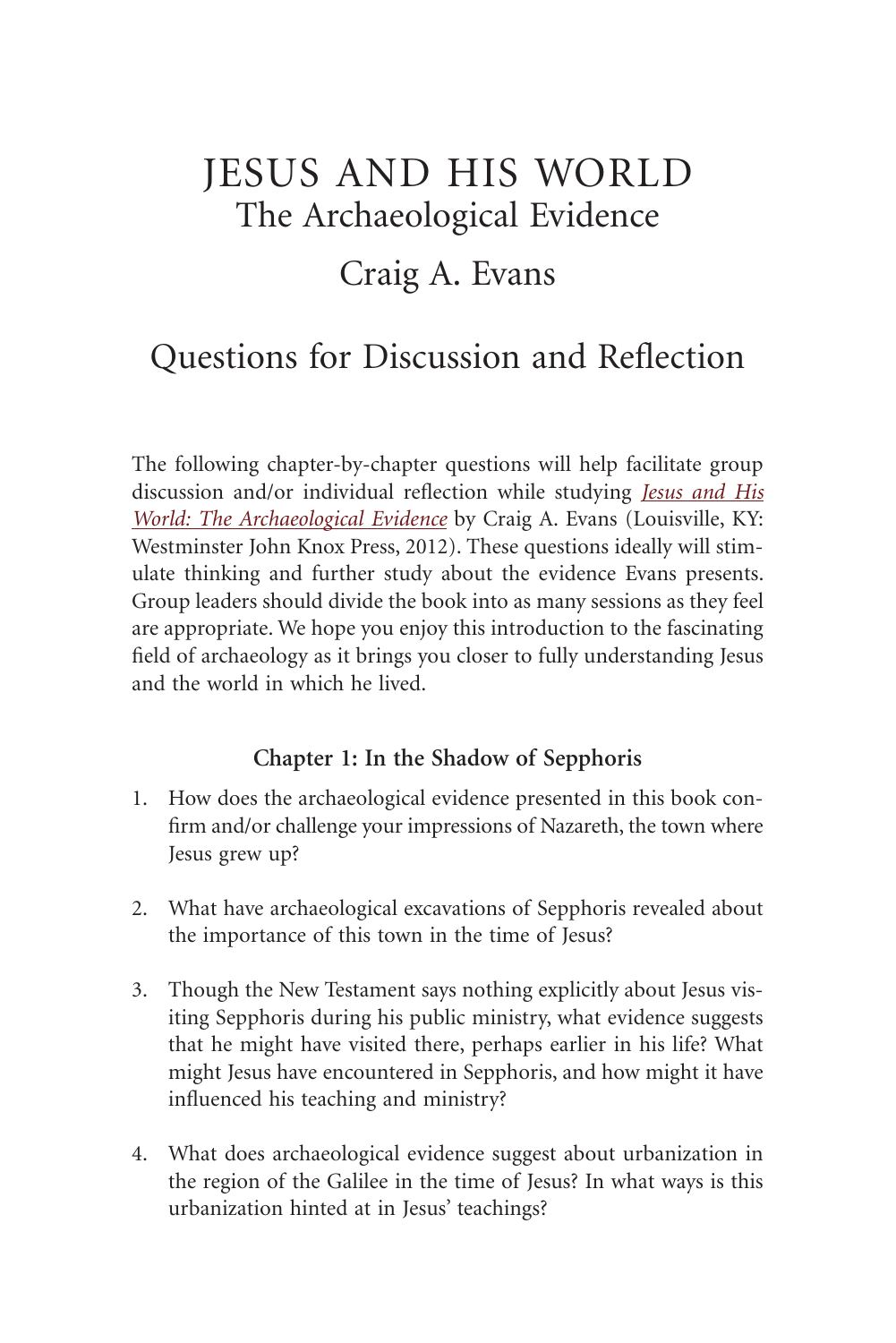5. What do you find surprising about the archaeological evidence regarding Jesus' geographical origins? What insights have you gained?

#### **Chapter 2: Among the Devout**

- 1. The New Testament makes clear that Jesus was a Jew and gives some clues to how Judaism was forming and developing in Jesus' time. What sorts of archaeological evidence have helped provide a window through which we can get a glimpse of Judaism in the first century?
- 2. What do we know about synagogues in Jesus' time? Where were they located? What did they look like, and how did they function? What do they tell us about Judaism in Jesus' time?
- 3. What evidence is there that Jesus frequented the synagogues of Galilee? For what reasons is Jesus' synagogue participation significant to interpretation of his teachings and actions? Provide examples.
- 4. What insights have you gained from examining archaeological evidence of early Judaism in Jesus' time? How might understanding Jesus' Jewish identity and context illuminate New Testament study?

#### **Chapter 3: In the Books**

- 1. The ability to read and write was not widespread in the first century. What does the archaeological and literary evidence tell us about literacy rates in the time of Jesus?
- 2. What do literacy rates tell us about the culture in Jesus' time, and how would this reality shape his methods of teaching?
- 3. What is the evidence for or against Jesus' own literacy?
- 4. Given the literacy rates in Jesus' time and place, discuss how Jesus' teachings might have been passed along from person to person, community to community.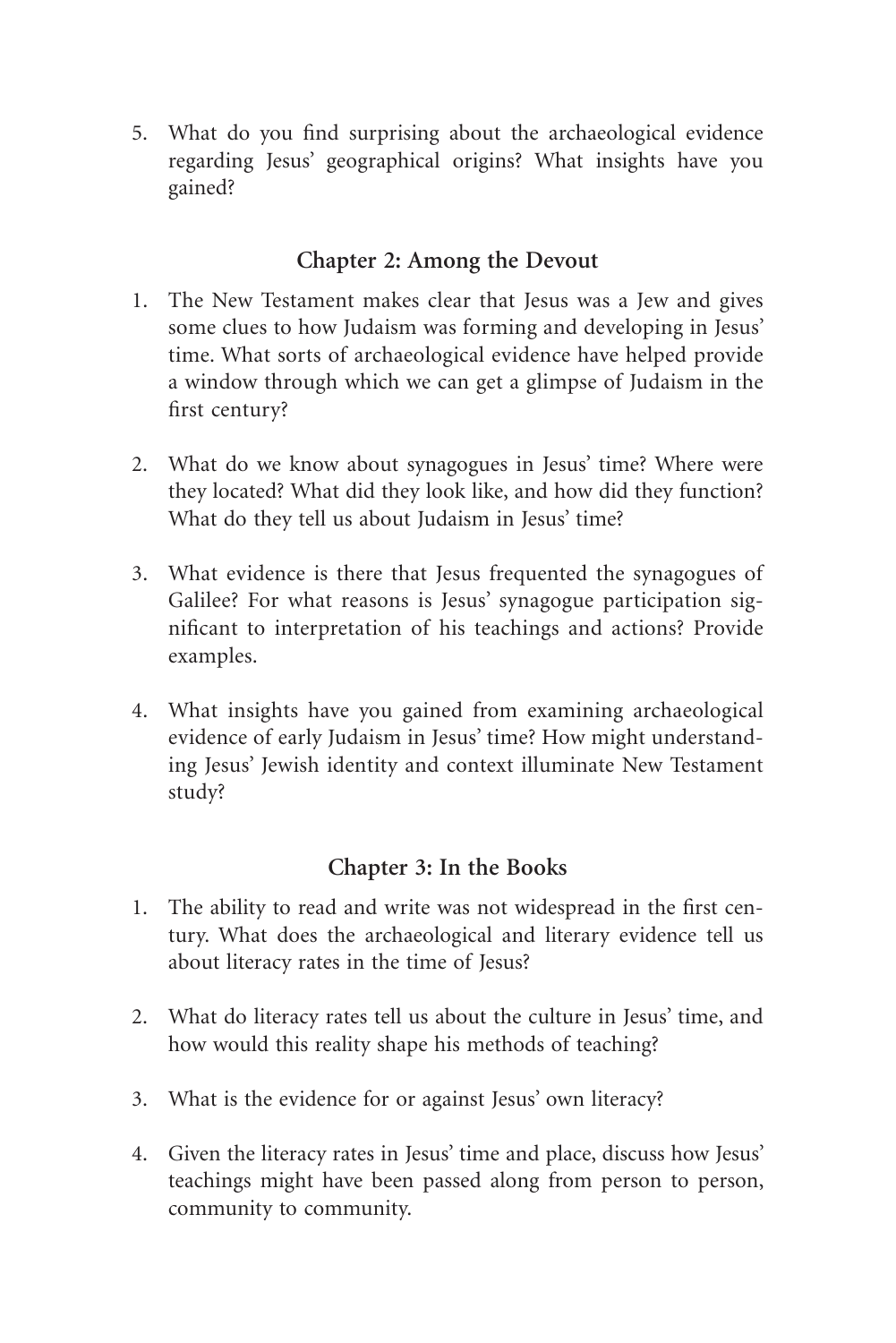#### **Chapter 4: Confronting the Establishment**

- 1. How do archaeological discoveries shed light on the importance of the Jerusalem temple for first-century Jews? What do these discoveries tell us about how the temple functioned?
- 2. How have archaeological discoveries shed light on Jerusalem's aristocratic priesthood? What was their origin and role?
- 3. How do archaeological discoveries regarding the temple and priesthood illuminate aspects of Jesus' teaching?
- 4. What have we learned about health and longevity in the time of Jesus thanks to archaeology and medical examination of human remains?
- 5. What insights have you gained into the Gospel narratives through evidence of health and longevity in Jesus' time?

### **Chapter 5: Life with the Dead**

- 1. According to Jewish Scripture and Jewish writers of late antiquity, what was the importance of burial in first-century Jewish culture?
- 2. The New Testament describes Jesus' execution by Roman soldiers. What does archaeological and literary evidence say about the burial of executed persons during peacetime in Israel? Does the archaeological and literary evidence support the Gospels' narrative that Jesus was buried after his crucifixion?
- 3. List several (possibly conflicting) conclusions about what the literary and archaeological evidence suggests happened to Jesus' body. What do you find surprising? What new insights do you have into the Gospel passion narratives?

### **Appendix 1: Have We Found the Family Tomb of Jesus?**

1. What reasons have been given to support the claim that an ancient